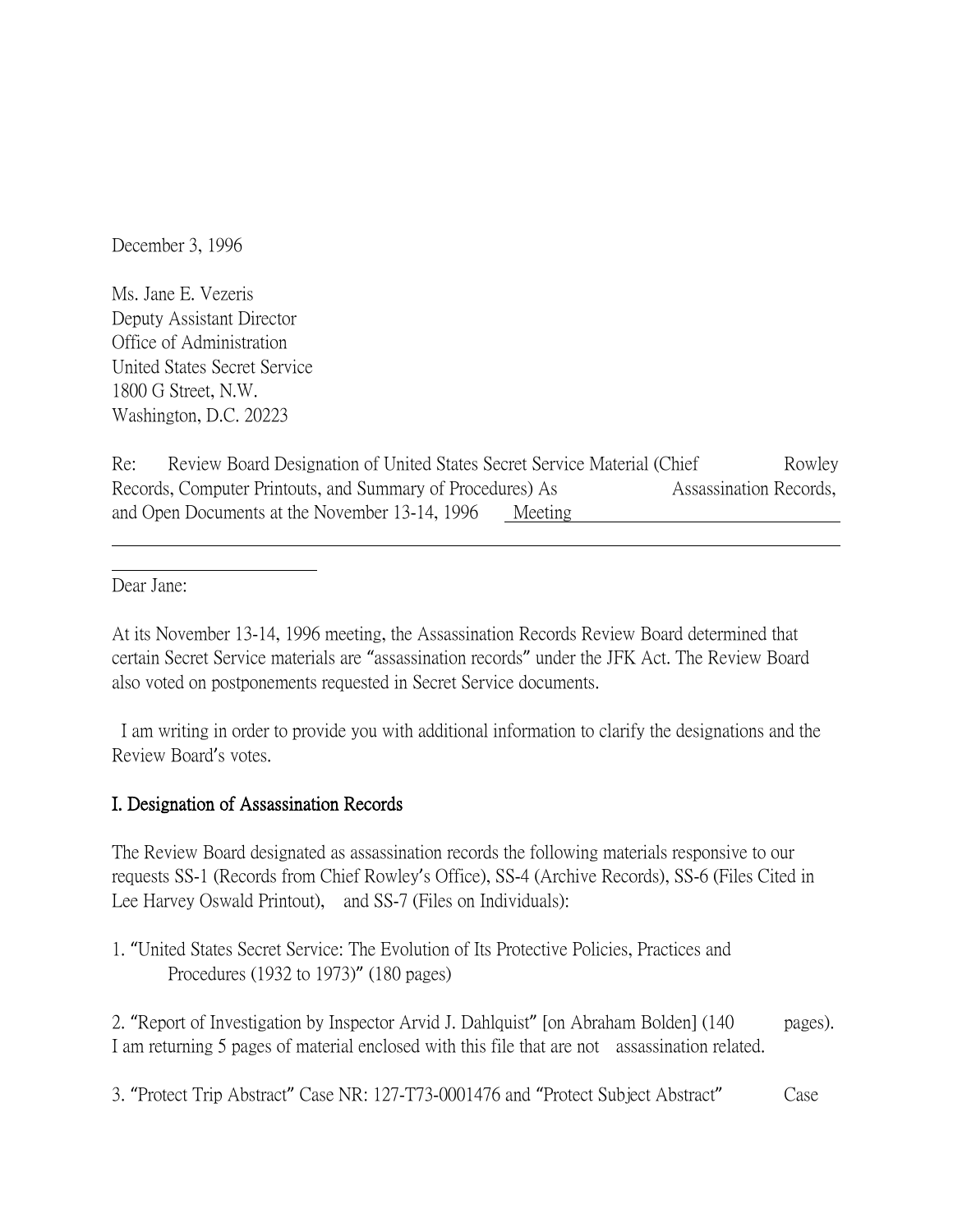Ms. Jane E. Vezeris December 3, 1996 Page Page

NR: 127-CO2-0076251. I am returning other materials attached to your letter of October 29, 1996, that are not assassination related.

- 4. "Protect Subject Abstract" Case NR: 127-671-0018686 [Richard Albert Lauchli]
- 5. The following "Protect Subject Abstract[s]" from Case NR: 127-CO2-0034030, included with the November 5, 1996 letter from John Machado to David Marwell:
	- John Edward Pic George DeMohrenschildt Jeanne DeMohrenschildt Michael Ralph Paine Ruth Hyde Paine Mark Lane President John Fitzgerald Kennedy Jack Leon Ruby Marguerite Cleaverie Oswald Marina Nikolaevna Porter Robert Lee Oswald Jr.
- 6. Internal messages from Chief James J. Rowley:
	- a. 101.50 Issuances, November 1963:

--11-22-63 Rowley memo

b. 101.50 Issuances, December 1963:

--12-4-63 Rowley memo

- c. 101.50 Issuances, January 1964
	- --1-3-64 Rowley memo
	- --1-9-64 Rowley memo (3 pages)
	- --1-9-64 Rowley memo
	- --1-10-64 Rowley memo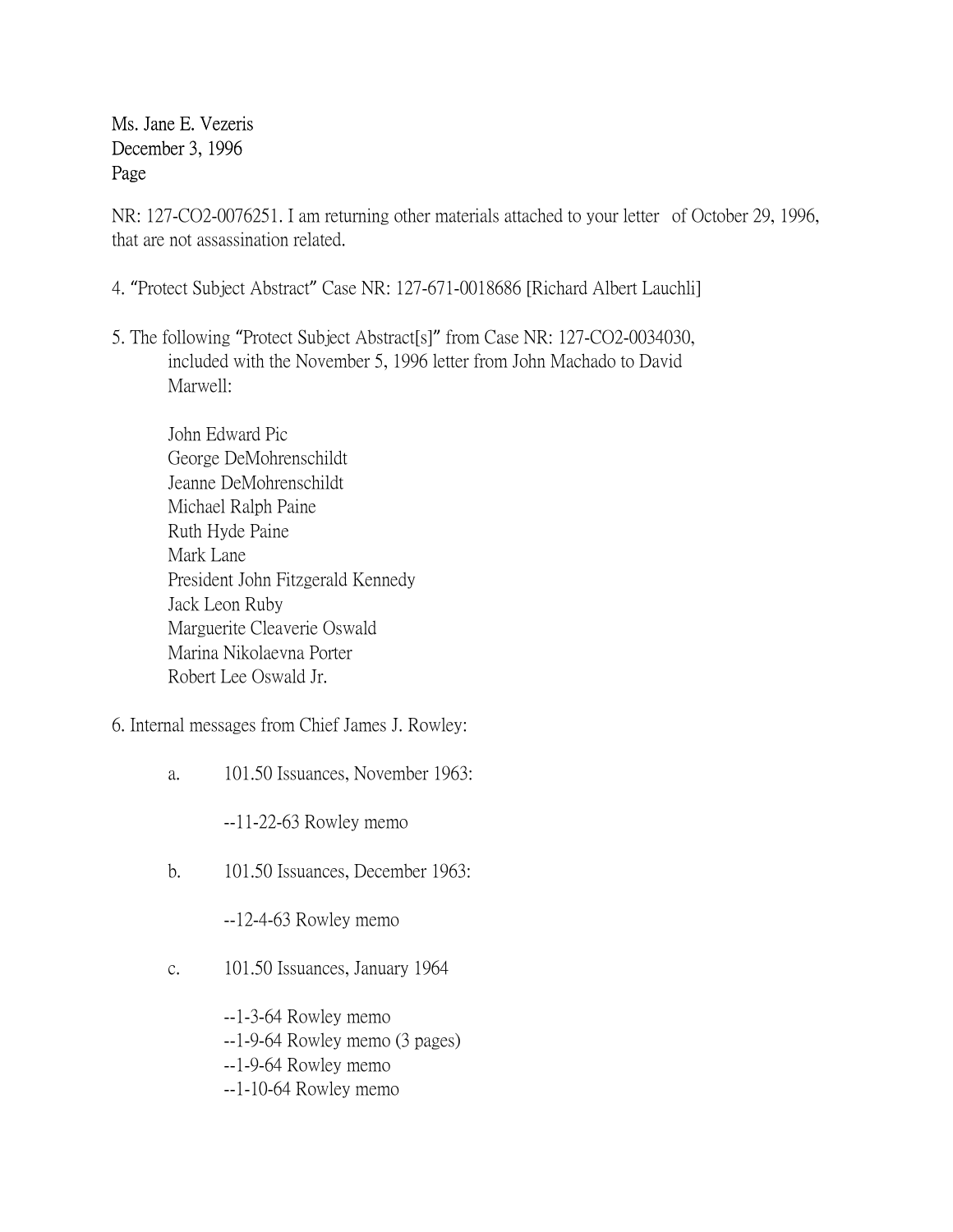Ms. Jane E. Vezeris December 3, 1996 Page Page

- --1-15-63 Rowley memo (4 pages)
- d. 101.50 Issuances, February 1964 --2-13-64 Rowley memo
- e. 101.50 Issuances, March 1964

--3-5-64 Rowley memo (2 pages) --3-6-64 Rowley memo [523.3 section only] --3-9-64 Rowley memo --3-16-64 Rowley memo

f. 101.50 Issuances, April 1964

--4-7-64 Rowley memo --4-10-64 Rowley memo [3 pages] --4-15-64 Rowley memo --4-23-64 Rowley memo

g. 101.50 Issuances, May 1964

--5-6-64 Rowley memo [with sample sheet] --5-5-64 Rowley memo

h. 101.50 Issuances, June 1964

--6-18-64 Rowley memo (2 pages) --6-15-64 Rowley memo (2 pages)

i. 101.50 Issuances, July 1964

--7-24-64 Rowley memo --7-20-64 Rowley memo --7-14-64 Rowley memo

j. 101.50 Issuances, August 1964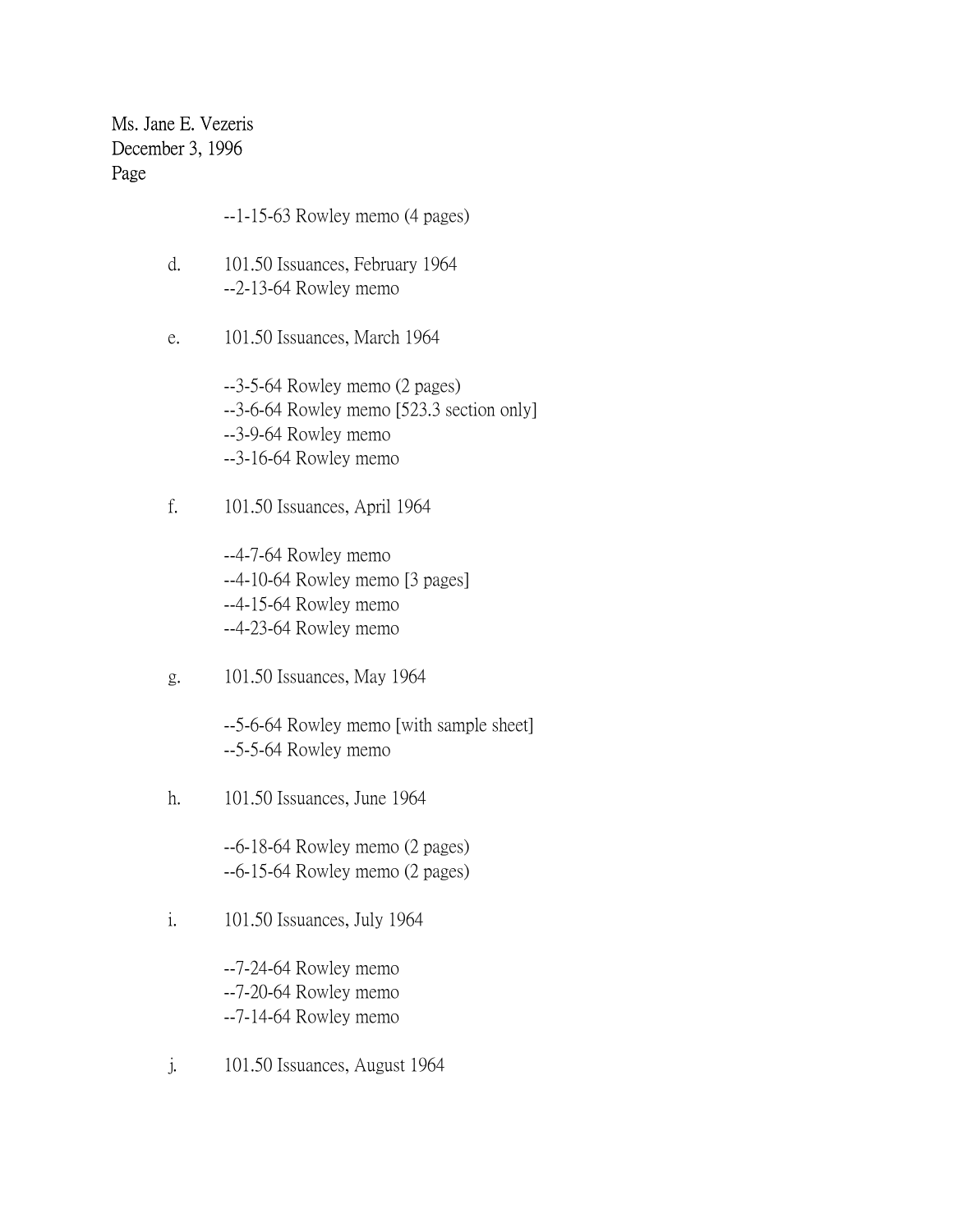Ms. Jane E. Vezeris December 3, 1996 Page Page

--8-26-64 Rowley memo [with sample sheet]

- k. 101.50 Issuances, September 1964
	- --9-28-64 Rowley memo --9-25-64 Rowley memo (3 pages) --9-18-64 Rowley memo --9-17-64 Rowley memo (2 pages) --9-4-64 Rowley memo (2 pages) --9-4-64 Rowley memo [route survey]
- l. 101.50 Issuances, October 1964

--10-2-64 Rowley memo --9-29-64 Rowley memo (3 pages) --10-12-64 Rowley memo --10-12-64 Rowley memo (2 pages) --10-13-64 Rowley memo

m. 101.50 Issuances, November 1964

--11-30-64 Rowley memo --11-20-64 Rowley memo (2 pages)

n. 101.50 Issuances, December 1964

--12-21-64 Rowley memo (2 pages) [Inauguration] --12-21-64 Rowley memo (5 pages) [Briefings and Duty] --12-11-64 Rowley memo

I am returning other materials included with your letter of September 30, 1996, that are not assassination related.

## II. Records Voted Open in Full

At the November 13-14, 1996 meeting the Review Board voted not to sustain any postponements in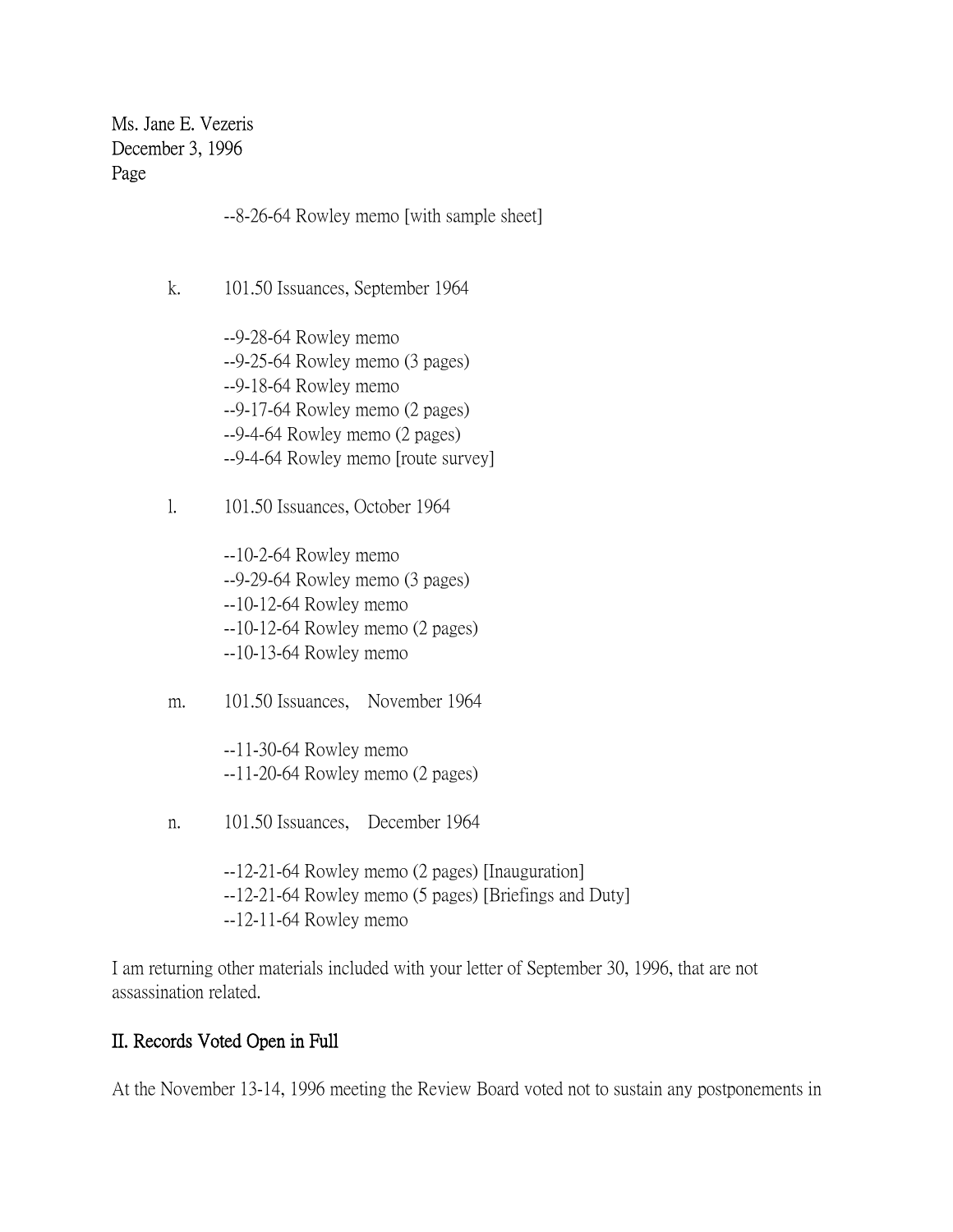Ms. Jane E. Vezeris December 3, 1996 Page

the following US Secret Service records:

154-10002-10286 154-10002-10319 154-10002-10340 154-10002-10353 154-10002-10358 154-10002-10422 154-10002-10423

We request that you follow the same procedures for processing documents now designated "assassination records" and reviewed by the Board under the JFK Act as stated in our May 29, 1996 letter and that you complete this process by January 6, 1997, so the Review Board can make its final determinations.

If you have any questions about these issues and procedures, please feel free to call me.

Sincerely yours,

David G. Marwell Executive Director

enclosures

cc: Mr. Donald Personette